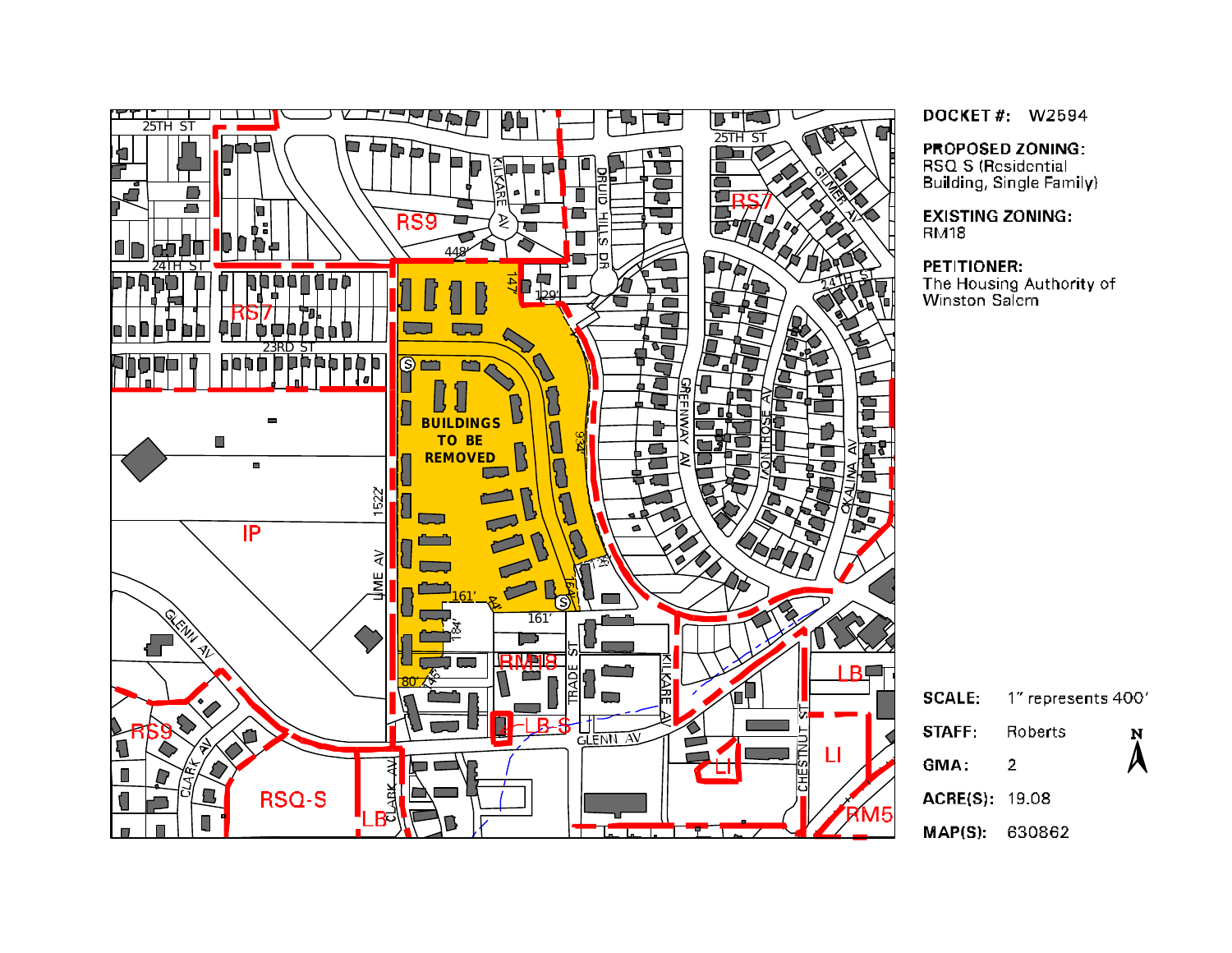December 18, 2002

The Housing Authority of Winston-Salem Wayman A. Williams, Director 901 N. Cleveland Avenue Winston-Salem, NC 27101

RE: ZONING MAP AMENDMENT W-2594

Dear Mr. Williams:

The attached report of the Planning Board to the Board of Aldermen is sent to you at the request of the Aldermen. You will be notified by the City Secretary's Office of the date on which the Aldermen will hear this petition.

Sincerely,

A. Paul Norby, AICP Director of Planning

pc: City Secretary's Office, P.O. Box 2511, Winston-Salem, NC 27102 Ms. Janet Decreny, The Communities Group, 2101 N. Trade Street, Winston-Salem, NC 27105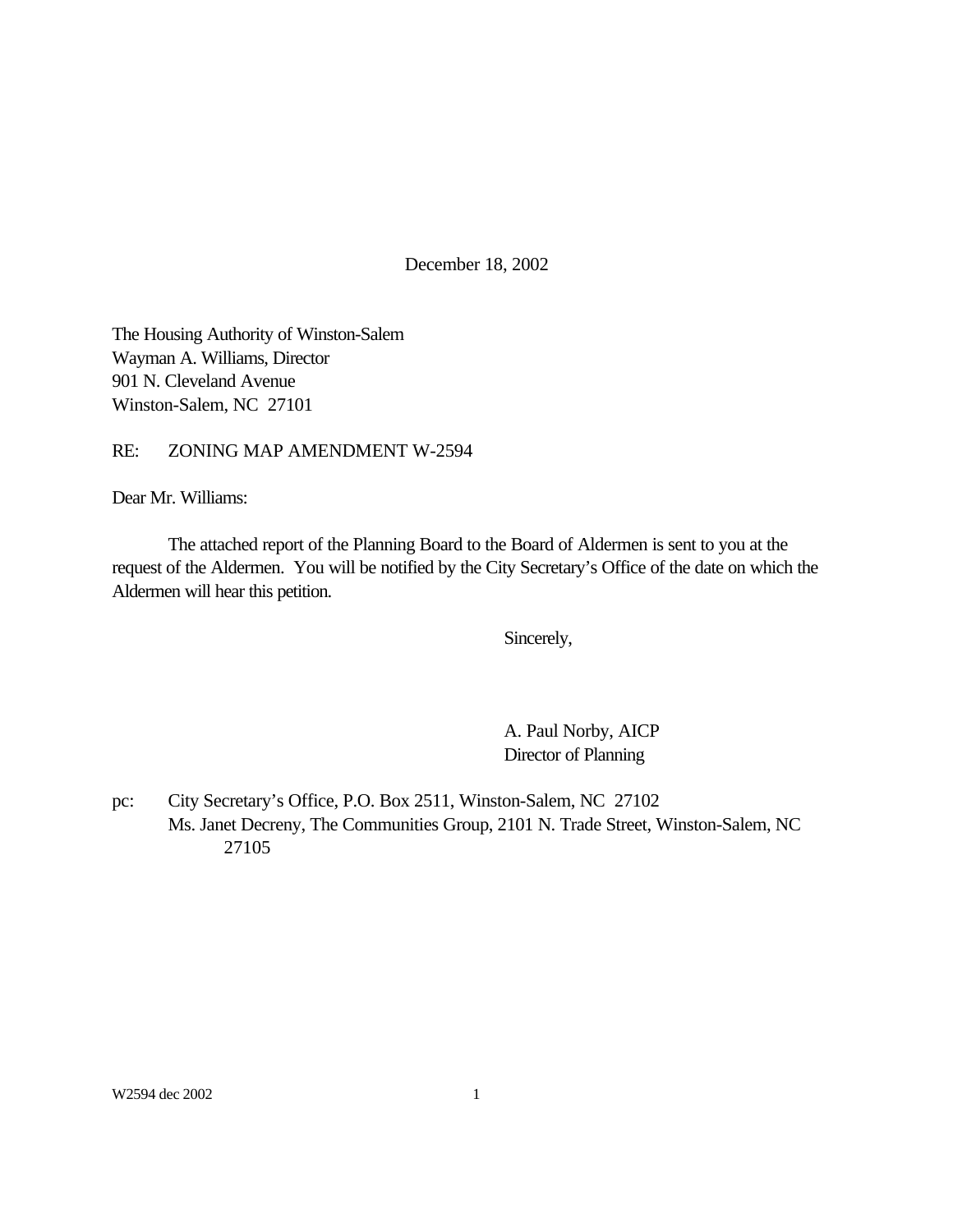# **ACTION REQUEST FORM**

| DATE:        | December 18, 2002                         |
|--------------|-------------------------------------------|
| TO:          | The Honorable Mayor and Board of Aldermen |
| <b>FROM:</b> | A. Paul Norby, AICP, Director of Planning |

# **BOARD ACTION REQUEST**:

Request for Public Hearing on zoning map amendment of The Housing Authority of Winston-Salem

**SUMMARY OF INFORMATION**:

Zoning map amendment of The Housing Authority of Winston-Salem from RM-18 to RSQ-S (Residential Building, Single Family): property is located on the east side of Lime Avenue and west side of Kilcare Avenue north of Glenn Avenue (Zoning Docket W-2594).

# **PLANNING BOARD ACTION**:

| <b>MOTION ON PETITION: APPROVAL</b> |                  |
|-------------------------------------|------------------|
| FOR:                                | <b>UNANIMOUS</b> |
| <b>AGAINST:</b>                     | <b>NONE</b>      |
| <b>SITE PLAN ACTION:</b>            | <b>CONFORMS</b>  |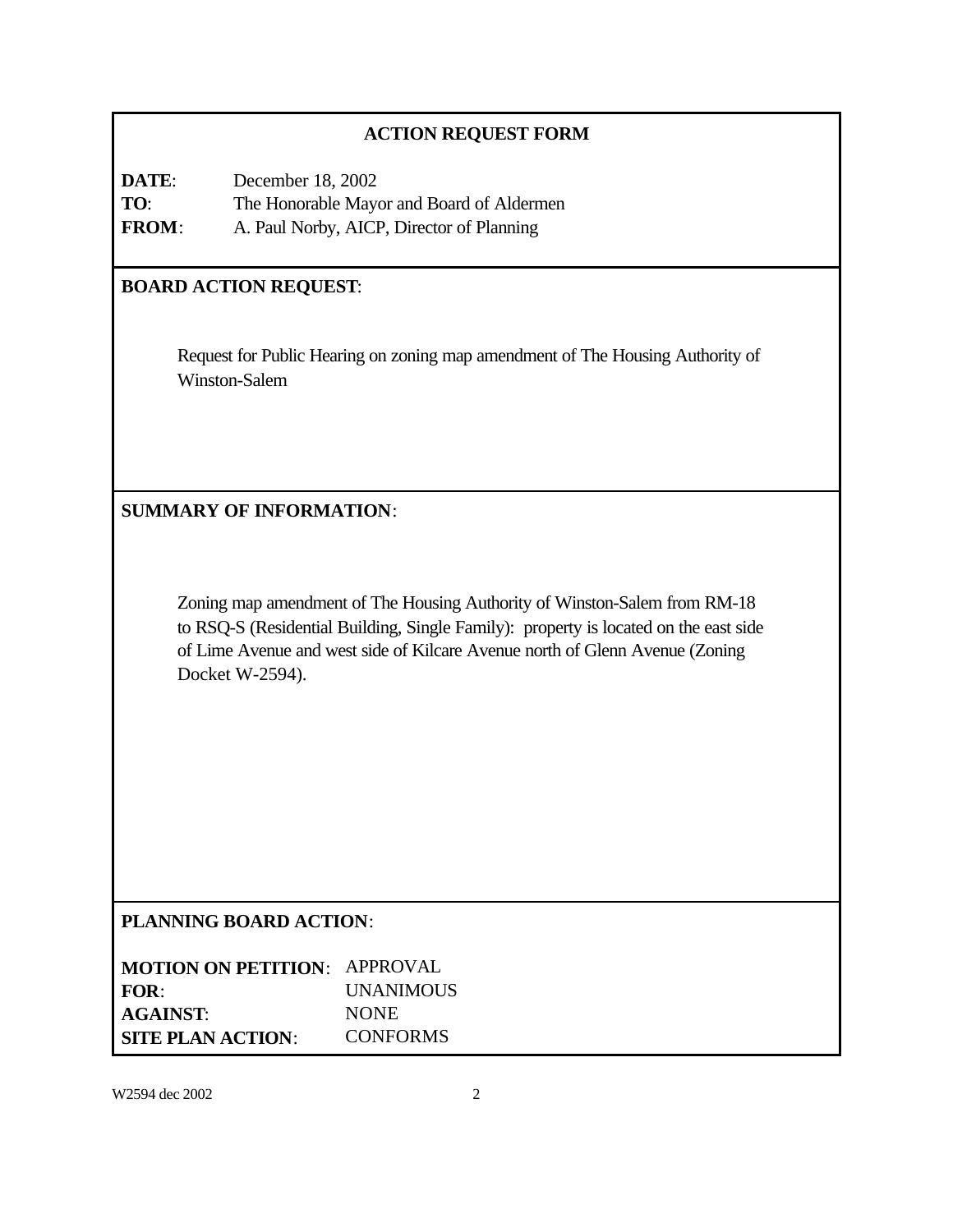#### CITY ORDINANCE - SPECIAL USE

Zoning Petition of The Housing Authority of Winston-Salem, Docket W-2594

AN ORDINANCE AMENDING THE WINSTON-SALEM CITY ZONING ORDINANCE AND THE OFFICIAL ZONING MAP OF THE CITY OF WINSTON-SALEM, N.C.

\_\_\_\_\_\_\_\_\_\_\_\_\_\_\_\_\_\_\_\_\_\_\_\_\_\_\_\_\_\_\_\_\_

BE IT ORDAINED by the Board of Aldermen of the City of Winston-Salem as follows:

Section 1. The Winston-Salem City Zoning Ordinance and the Official Zoning Map of the City

of Winston-Salem, N.C. are hereby amended by changing from RM-18 to RSQ-S (Residential

Building, Duplex) the zoning classification of the following described property:

Beginning at an existing iron in the northeast right-of-way margin of Lime Avenue, said iron being in the northern corner of the intersection of Lime Avenue and Burton Street; thence from the point of beginning and running north 00E 15' 23" west, 1,491.05 feet to an existing iron in the northeast right-of-way margin of Lime Avenue, thence continuing on north 89E 52' 08" east 49.89 feet to an iron, thence continuing on north 89E 52' 08" east 340.25 feet to an iron, thence continuing north 89E 52' 08" east 43.43 feet to an iron, thence continuing south 01E 04' 28" east 9.26 feet, thence continuing south 01E 01' 18" east 149.49 feet to an iron, thence continuing north 88E 04' 13" east 128.85 feet to an iron. Thence south 29E 58' 17" east 182.94 feet to an iron, thence continuing south 23E 58' 17" east 57.12 feet to an iron, thence continuing south 09E 16' 17" east 46.71 feet to an iron, thence continuing south 03E 39' 46" west 118.52 feet to an iron, thence continuing south 04E 53' 18" west 61.64 feet to an iron, thence continuing south 00E 35' 04" east 194.54 feet to an iron, thence continuing south 07E 23' 17" east 83.96 feet to an iron, thence continuing south 19E 03' 17" east 148.04 feet to an iron, thence continuing south 23E 29' 17" east 47.00 feet to a new iron, thence south 72E 32' 18" west 125.91 feet to a new iron in the eastern right-of-way margin of Trade Street, thence continuing south 07E 20' 32" east 161.58 feet in the right-of-way margin of Trade Street, thence north 89E 43' 17" west 50.00 feet to an iron, thence continuing south 87E 36' 06" west 253.65 feet to an iron, said iron being the northwest corner of lot 1-E of Block 1656A. Thence continuing north 31E 30' 00" west 51.15 feet to an iron, thence continuing north 89E 44' 37" west 160.08 feet to an iron located in Burton Street (re-alignment) eastern right-of-way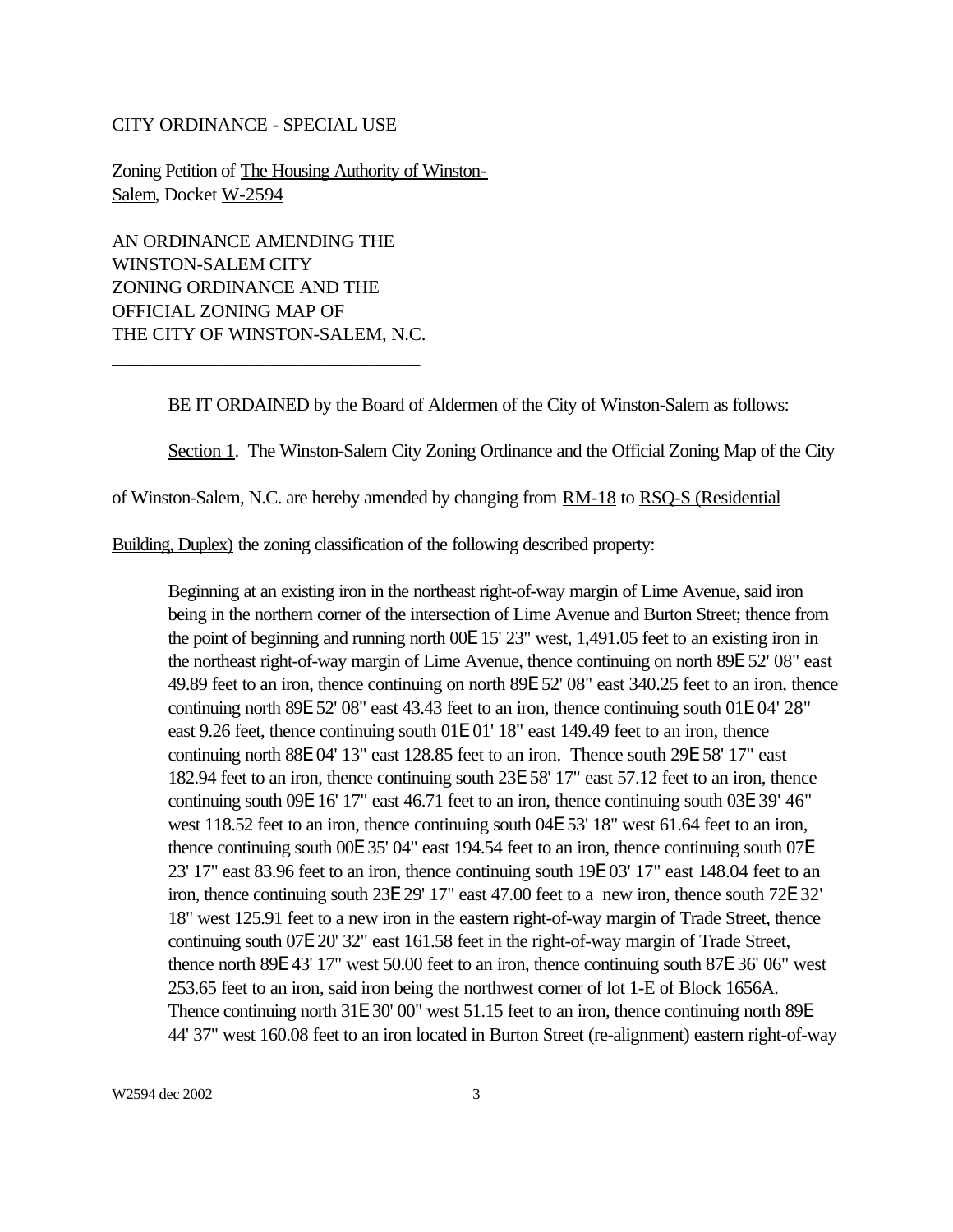margin, thence south 01E 15' 23" east 182.19 feet to an iron in the eastern right-of-way margin of Burton Street, thence continuing south 36E 32' 20" west 144.49 feet (chord) to an iron, thence continuing south 82E 23' 33" west 33.57 feet (chord) to an existing iron in the southern right-of-way margin of Burton Street, thence continuing south 89E 39' 56" west 42.50 feet to an iron in the eastern right-of-way margin of Lime Avenue thence continuing north 00E 15' 23" west 26.72 feet to the point of beginning.

Said parcel above contains 831,708.76 sf (19.09 acres) and consists of part of tax lots 1 and 1A of Block 6440.

Section 2. This Ordinance is adopted after approval of the site plan entitled The Housing

Authority of Winston-Salem and identified as Attachment "A" of the Special Use District Permit issued

by the Board of Aldermen the \_\_\_\_\_\_\_ day of \_\_\_\_\_\_\_\_\_\_\_\_\_\_\_\_, to The Housing Authority of

Winston-Salem.

Section 3. The Board of Aldermen hereby directs the issuance of a Special Use District Permit

pursuant to the Zoning Ordinance of the *Unified Development Ordinances* for a development to be

known as The Housing Authority of Winston-Salem. Said Special Use District Permit and site plan

with associated documents are attached hereto and incorporated herein.

Section 4. This Ordinance shall be effective from and after its adoption.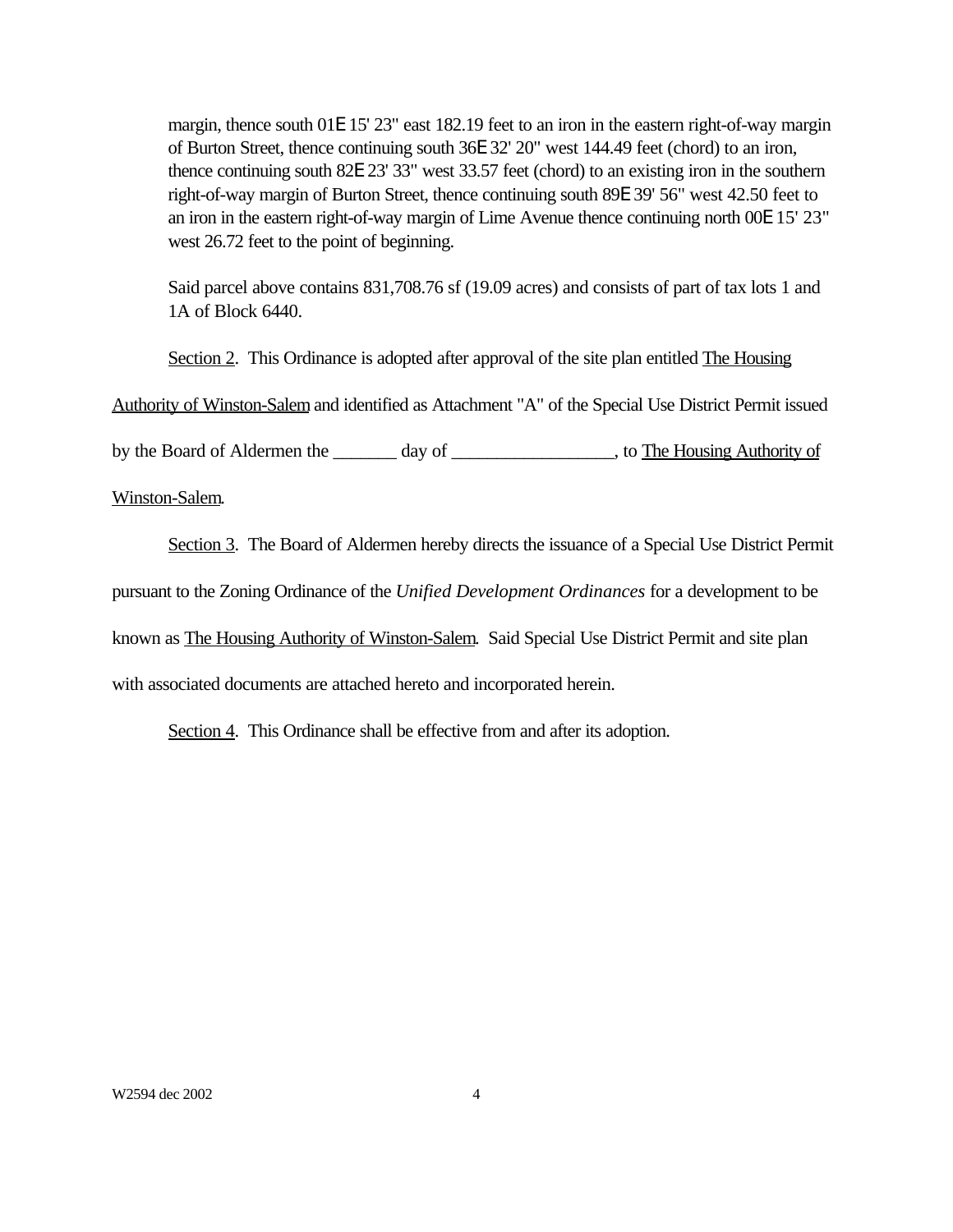#### CITY - SPECIAL USE DISTRICT PERMIT

#### SPECIAL USE DISTRICT PERMIT

Issued by the Board of Aldermen

of the City of Winston-Salem

The Board of Aldermen of the City of Winston-Salem issues a Special Use District Permit for

the site shown on the site plan map included in this zoning petition of The Housing Authority of

Winston-Salem, (Zoning Docket W-2594). The site shall be developed in accordance with the plan

approved by the Board and bearing the inscription: "Attachment A, Special Use District Permit for

RSQ-S (Residential Building, Single Family), approved by the Winston-Salem Board of Aldermen the

\_\_\_\_\_\_ day of \_\_\_\_\_\_\_\_\_\_\_\_\_\_\_\_\_\_\_\_\_, 20\_\_\_\_" and signed, provided the property is developed

in accordance with requirements of the RSQ-S zoning district of the Zoning Ordinance of the *Unified*

*Development Ordinances*, the Erosion Control Ordinance, and other applicable laws, and the

following additional conditions be met:

#### C **PRIOR TO THE ISSUANCE OF GRADING PERMITS**

- a. Existing street trees shown on site plan shall be cordoned off with a 40-foot diameter root protection area.
- b. Developer shall have a storm water management study submitted for review by the Public Works Department of the City of Winston-Salem.
- c. Developer shall verify to the Inspections Department grading permit has been obtained from the Department of Environment and Natural Resources.

#### C **PRIOR TO THE ISSUANCE OF BUILDING PERMITS**

- a. Developer shall record a final plat in the Office of the Register of Deeds.
- b. All single family units to utilize one of the four floor plans shown on the proposed site plan with minimum front porch widths of six feet.

W2594 dec 2002 5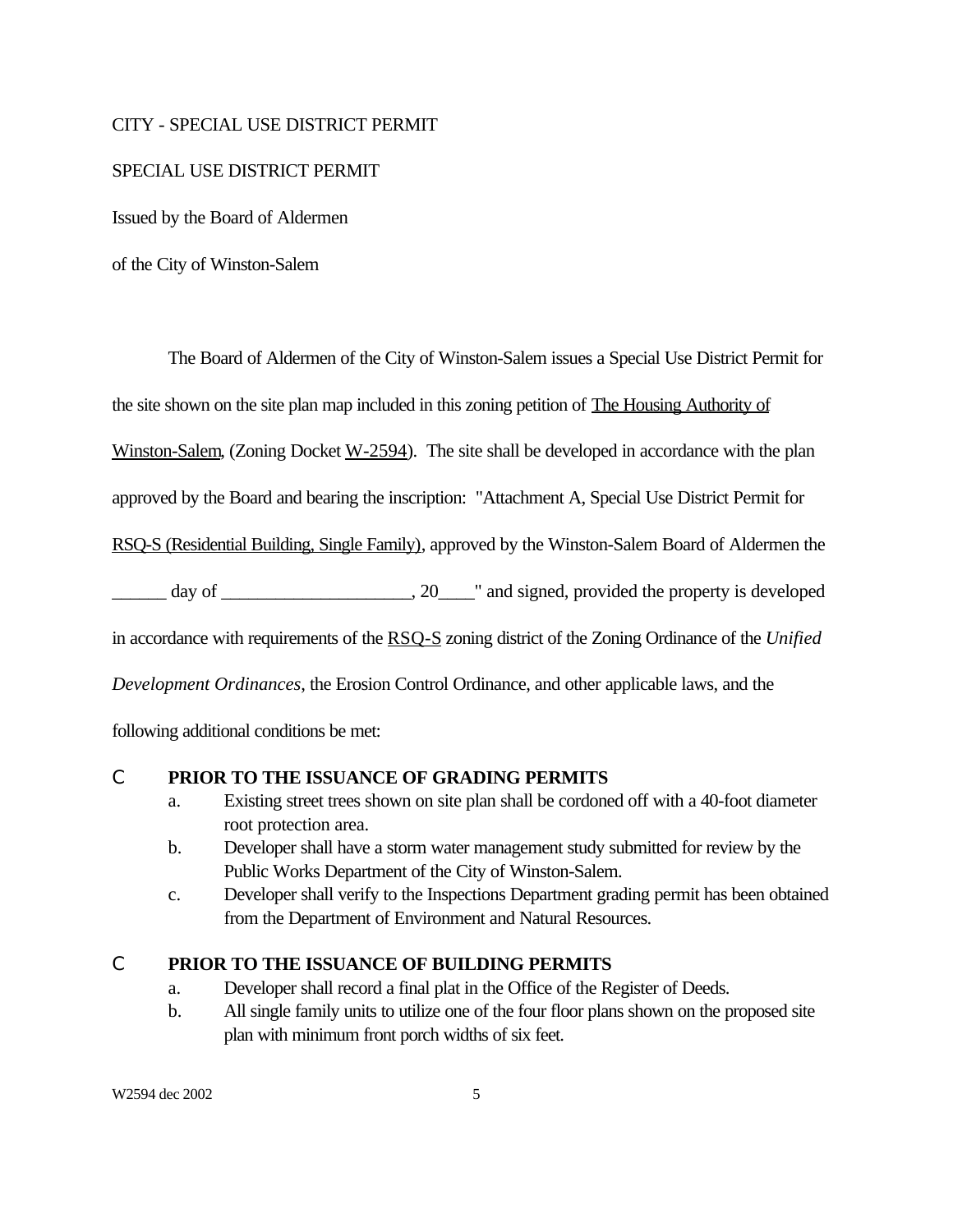- c. Obtain a driveway permit from the City of Winston-Salem Department of Transportation (WSDOT).
- d. On site fire hydrant locations shall be approved by the Winston-Salem Fire Department in writing to the Inspections Division.
- e. Concrete curbing along public streets shall be standard vertical curb.
- f. Developer shall record a final plat in the office of the Register of Deeds. Final plat shall show public street rights-of-way, property lines, and all access and utility easements.
- g. Building plans submitted for permits must have a minimum 4/12 roof pitch.

# C **PRIOR TO SIGNING FINAL PLATS**

a. Developer shall submit a request for the closure of Kilcare Avenue to the City Secretary's Office.

# C **PRIOR TO THE ISSUANCE OF OCCUPANCY PERMITS**

- a. All required fire hydrants shall be installed in accordance with the City of Winston-Salem Fire Department.
- b. Developer shall install all required storm water management devices.
- c. Street trees shall be of a large variety as defined in UDO Section 3-4.10.
- d. Five foot wide concrete sidewalk to be provided within the entire length of the 15-foot pedestrian easement shown between lot 6 and lot 7.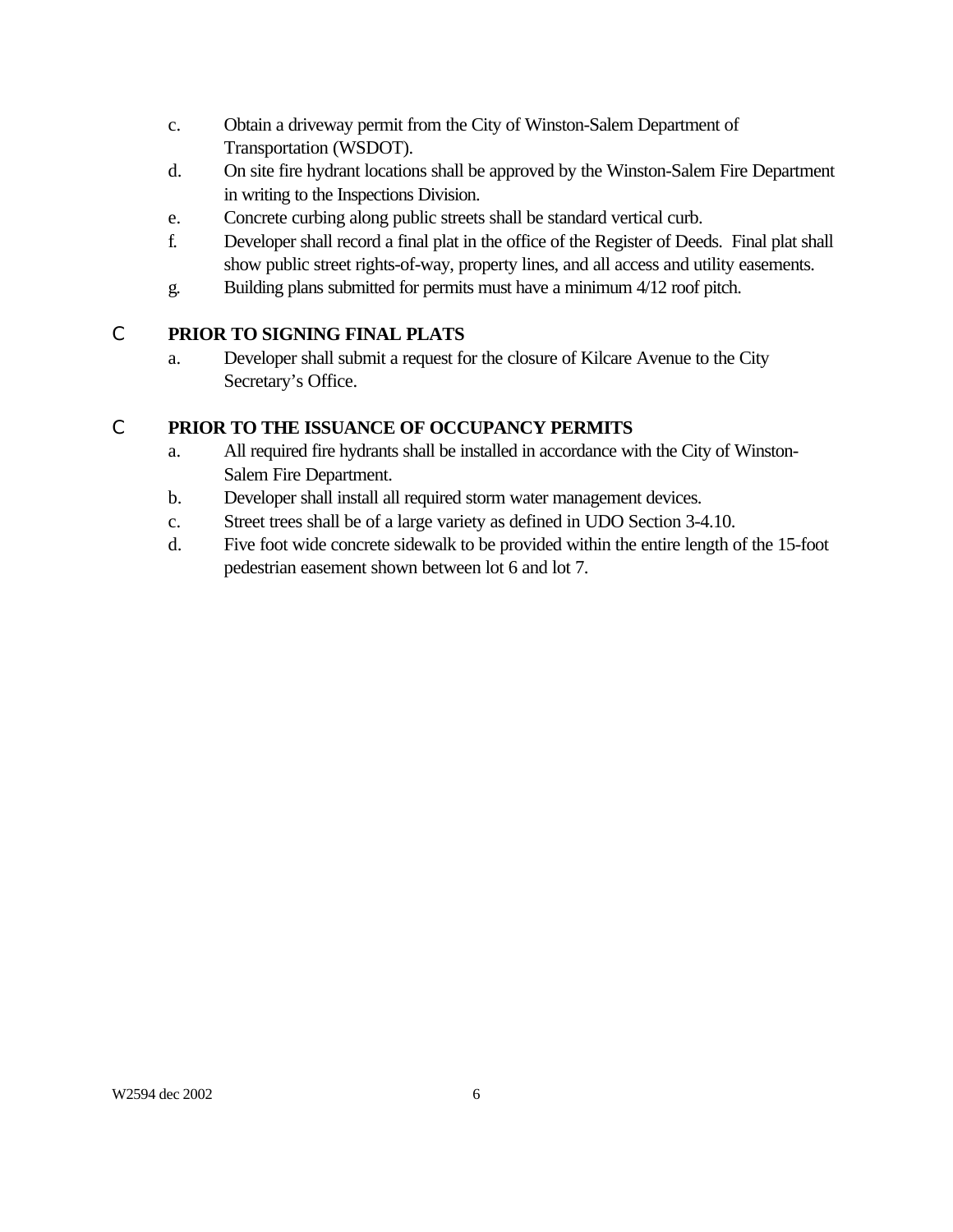# **ZONING STAFF REPORT**

| <b>DOCKET</b> # $W-2594$ |                     |
|--------------------------|---------------------|
| <b>STAFF:</b>            | <b>Gary Roberts</b> |

Petitioner(s): The Housing Authority of Winston-Salem Ownership: Same

#### **REQUEST**

From: RM-18 Residential Multifamily District; maximum density 18 units/acre To: RSQ-S Residential Single Family Quadraplex District (Residential Building, Single Family)

Both general and special use district zoning were discussed with the applicant(s) who decided to pursue the zoning as requested.

Acreage: 19.08 acres

# **LOCATION**

Street: East side of Lime Avenue and west side of Kilkare Avenue north of Glenn Avenue. Jurisdiction: Winston-Salem. Ward: Northeast.

#### **SITE PLAN**

Proposed Use: 82 single family residences. Building Height: One and two story dwelling units. Density: 4.29 units per acre. Parking: Required: 164 spaces; proposed: 164 spaces. Bufferyard Requirements: None required. Vehicular Use Landscaping Standards Requirements: UDO standards apply.

#### **PROPERTY SITE/IMMEDIATE AREA**

Existing Structures on Site: Multiple multifamily residential apartment buildings in the process of being demolished.

Adjacent Uses:

| North -     | Single family residences zoned RS-9.                                     |
|-------------|--------------------------------------------------------------------------|
| East -      | Single family residences zoned RS-7.                                     |
| South -     | Vacated multifamily buildings zoned RM-18.                               |
| Southwest - | Recently removed public housing and undeveloped property zoned RSQ-S and |

W2594 dec 2002 7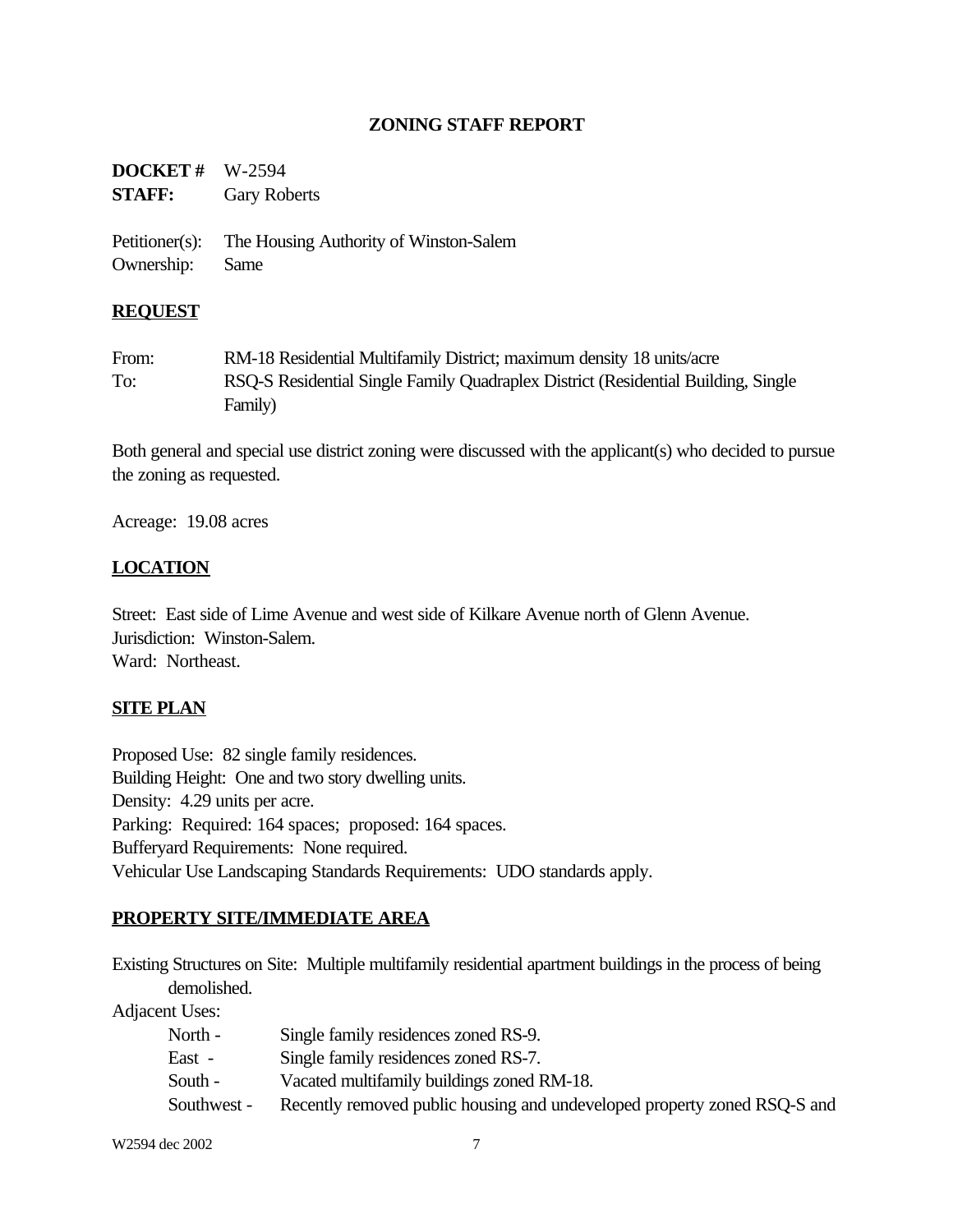|             | T.B.                                 |
|-------------|--------------------------------------|
| West -      | Kimberly Park zoned IP.              |
| Northwest - | Single family residences zoned RS-7. |

### **GENERAL AREA**

Character/Maintenance: Subject property is the site of an Urban Renewal multifamily residential project (currently being demolished) and is now part of the Kimberly Park Hope VI Urban Revitalization project. The surrounding properties include single family residential neighborhoods moderately to well maintained and Kimberly Park located to the west. Development Pace: Slow to moderate.

#### **PHYSICAL FEATURES/ENVIRONMENTAL REVIEW**

- Impact on Existing Features: Existing multifamily residential structures being removed. Mature, large variety street trees to be preserved.
- Topography: Site slopes gradually downward from the north to the southwest. The proposed project does a good job of working with the existing topography. Some areas of extensive cut and fill will be necessary along the western property line to make lots 1 thru 20 viable building lots.

Streams: 54 inch underground storm water pipe contains an unnamed branch which traverses the site.

Vegetation/habitat: Large, 24"-48" diameter Willow Oak trees line both sides of Trade Street at 40-60 foot intervals.

Water Supply Watershed: Site is not within the boundaries of a water supply watershed.

#### **TRANSPORTATION**

Direct Access to Site: Lime Avenue, Trade Street, Twenty-Third Street.

Street Classification: Lime Avenue - Local Road; Trade Street - Local Road; Twenty-Third Street - Collector Road.

Average Daily Traffic Count/Estimated Capacity at Level of Service D (Vehicles per Day):

No traffic counts available for local or collector roads.

Trip Generation/Existing Zoning: RM-18

209 dwelling units  $x 6.59 = 1,377$  Trips per Day

Trip Generation/Proposed Zoning: RSQ-S

82 units x  $9.57 = 784$  Trips per Day

Interior Streets: Site plan shows conversion of Dorgan Drive, (now private) which connects Trade Street with Twenty-Third Street into a public street.

Traffic Impact Study recommended: No TIS required or recommended.

Connectivity of street network: Adequate connectivity provided.

Sidewalks: Both sides of Twenty-Third Street, Trade Streets and east side of Lime Avenue.

Transit: Route 7 along Trade Street to and along Twenty-Third Street.

Bike: Route 11, East Winston Loop, along Glenn Avenue and Trade Street.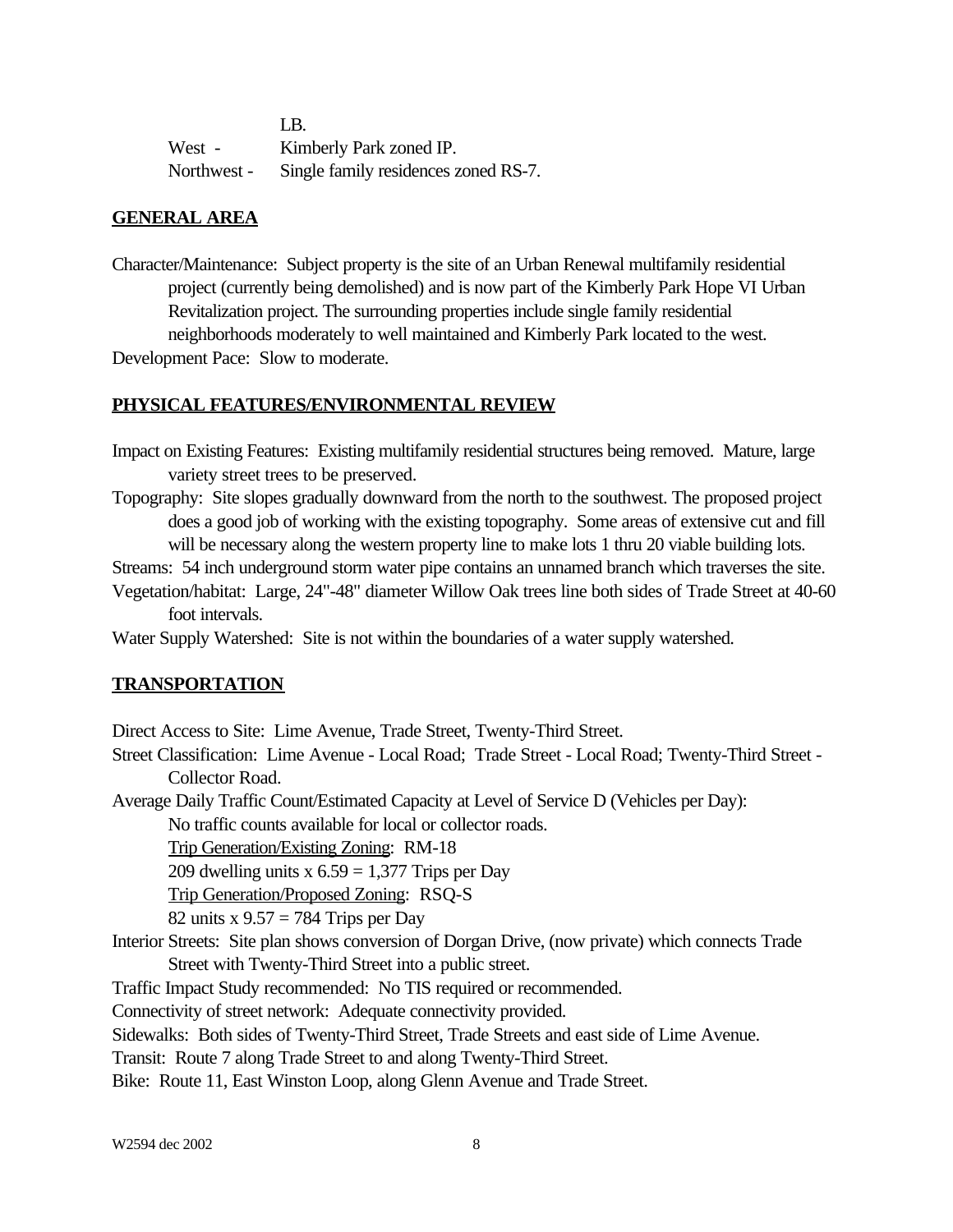# **HISTORY**

Relevant Zoning Cases:

- 1. W-2554; LB, RS-9 and RM-18 to RSQ-S; approved July 15, 2002; south side of Northwest Crawford Place west of Oak Street, south of current site; 5.73 acres; Planning Board and staff recommended approval.
- 2. W-1608; B-2 to R-4; approved October 2, 1989; east side of Clark Avenue between Northwest Crawford Place and Kennerly Street, south of current site; 3.39 acres; Planning Board and staff recommended approval.
- 3. W-928; R-2 to B-2; approved March 22, 1982; south side of Northwest Crawford Place and north side of Kennerly Street between Clark Avenue and Oak Street, south of current site; 5.4 acres; Planning Board and staff recommended approval.
- 4. W-876; R-2 to R-4; approved October 19, 1981; southeast side of Pittsburg Avenue, west side of Clark Avenue, southwest of current site; 16 acres; Planning Board and staff recommended approval.

#### **CONFORMITY TO PLANS**

GMP Area (*Legacy*): Urban Neighborhoods (GMA 2).

Relevant Comprehensive Plan Recommendation(s): For Urban Neighborhoods, *Legacy* recommends: encourage quality infill development; allow greater residential densities where appropriate; provide neighborhood retail, and community services; and encourage historic preservation, rehabilitation and reuse of existing structures. Other relevant recommendations include: encourage a mix of housing types in neighborhoods; provide a variety of quality housing types for all income levels and foster a climate that is hospitable to affordable housing development; encourage cost effective site design such as narrow streets, higher densities, clustered housing units, and narrow lot widths; and, improve the quality of current public housing and encourage the use of traditional neighborhood design for new public housing.

Area Plan/Development Guide: Site is not within the boundaries of an area plan or development guide.

#### **COMMUNITY DEVELOPMENT**

Certified Area/Name: Not in a certified area. The old Kimberly/North Winston (NCR-62) Redevelopment Area surrounds the site. Redevelopment and rehabilitation activities have occurred around the site since the mid-1960s.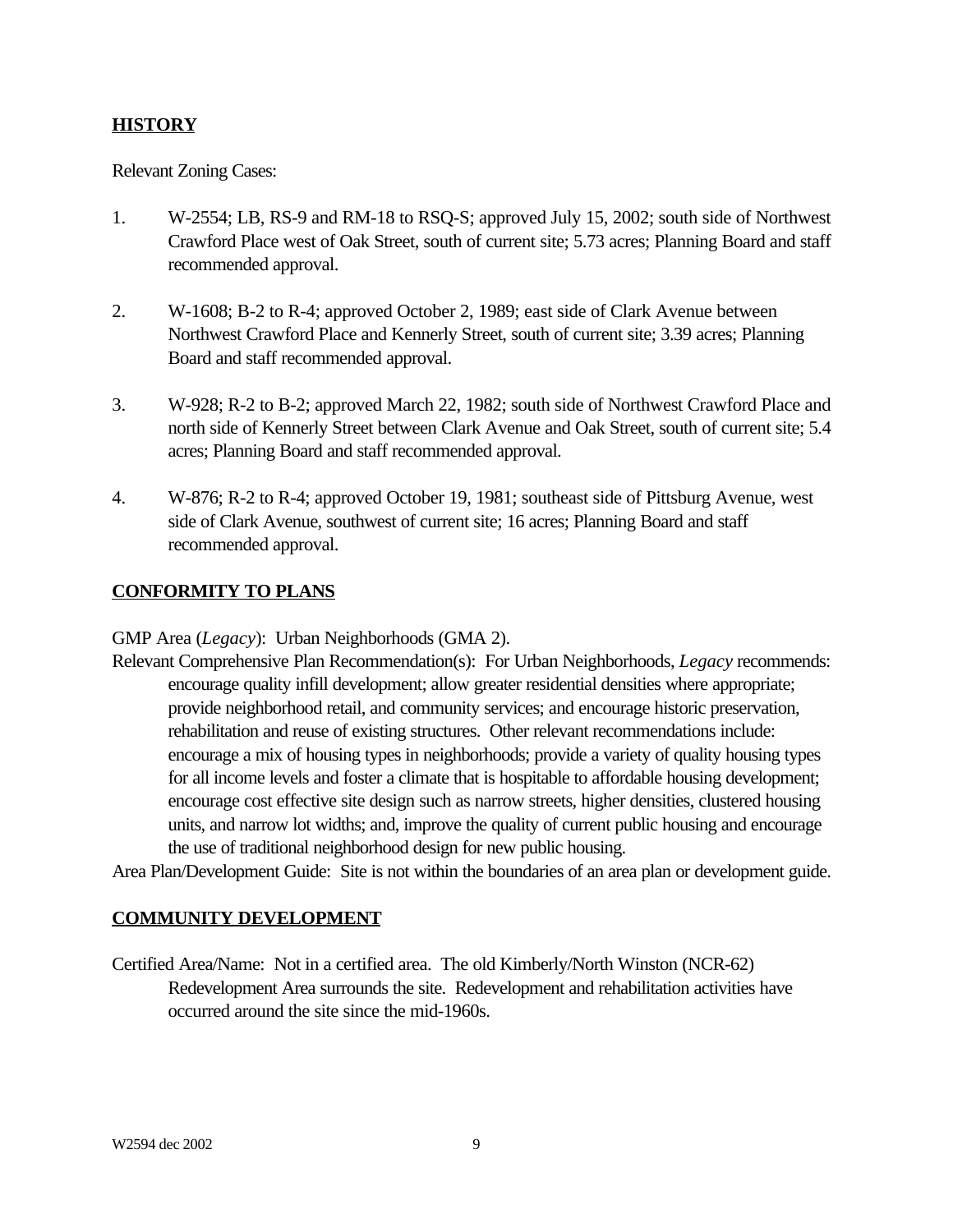# **ANALYSIS**

The subject request is to rezone 19.08 acres located on the east side of Lime Avenue north of Glenn Avenue from RM-18 to RSQ-S. The site is part of the Kimberly Park HOPE VI revitalization project area. Previously located on the site were approximately 209 public housing units which are now in the process of being demolished.

The surrounding development pattern is almost exclusively residential with single family homes being located to the northwest, north and east and more of the HOPE VI revitalization area now zoned RM-18 located to the south. Kimberly Park, a city owned park and open space area, is located directly across Lime Avenue to the west.

The site plan proposes the property to be developed into a relatively traditional single family subdivision consisting of 82 lots. The existing RM-18 district could theoretically permit up to 343 apartment units. The proposed design makes use of the existing private street known as Dorgan Drive which is lined on both sides with large Willow Oak trees and sidewalks. Dorgan Drive would become a public extension of Trade Street which intersects with Lime Avenue opposite of Twenty-Third Street. A second public street would extend off Trade Street in the northern portion of the site and run parallel to Lime Avenue. Sidewalks and street trees would also be provided along this street. The proposed RSQ-S district provides flexibility in regard to lot width and front setbacks. Combined with the proposed "front porch" architecture and above mentioned street trees and sidewalks the result should be comparable to the classic Greenway neighborhood located directly to the east.

While the proposed site plan does not include the same degree of east/west street connectivity as was illustrated in some of the initial HOPE VI revitalization concepts, the petitioner has agreed to provide a 15 foot wide, mid block pedestrian easement to ensure more convenient access to Kimberly Park to the west. The easement will utilize one of the four existing stairways which line the existing stone retaining wall along the eastern side of Lime Avenue. The remaining three stairways will be privatized and incorporated into the individual rear yards. Staff recommends approval of the subject request and applauds the creativity and attention to detail demonstrated on the proposed site plan.

#### **FINDINGS**

- 1. *Legacy* recommends quality infill development and cost effective site design such as narrow lot widths and the use of traditional neighborhood design for new public housing.
- 2. Site is not within the boundaries of an area plan or development guide.
- 3. Petition represents a significant reduction in the maximum allowable density from RM-18 to RSQ-S and is consistent with the surrounding development pattern.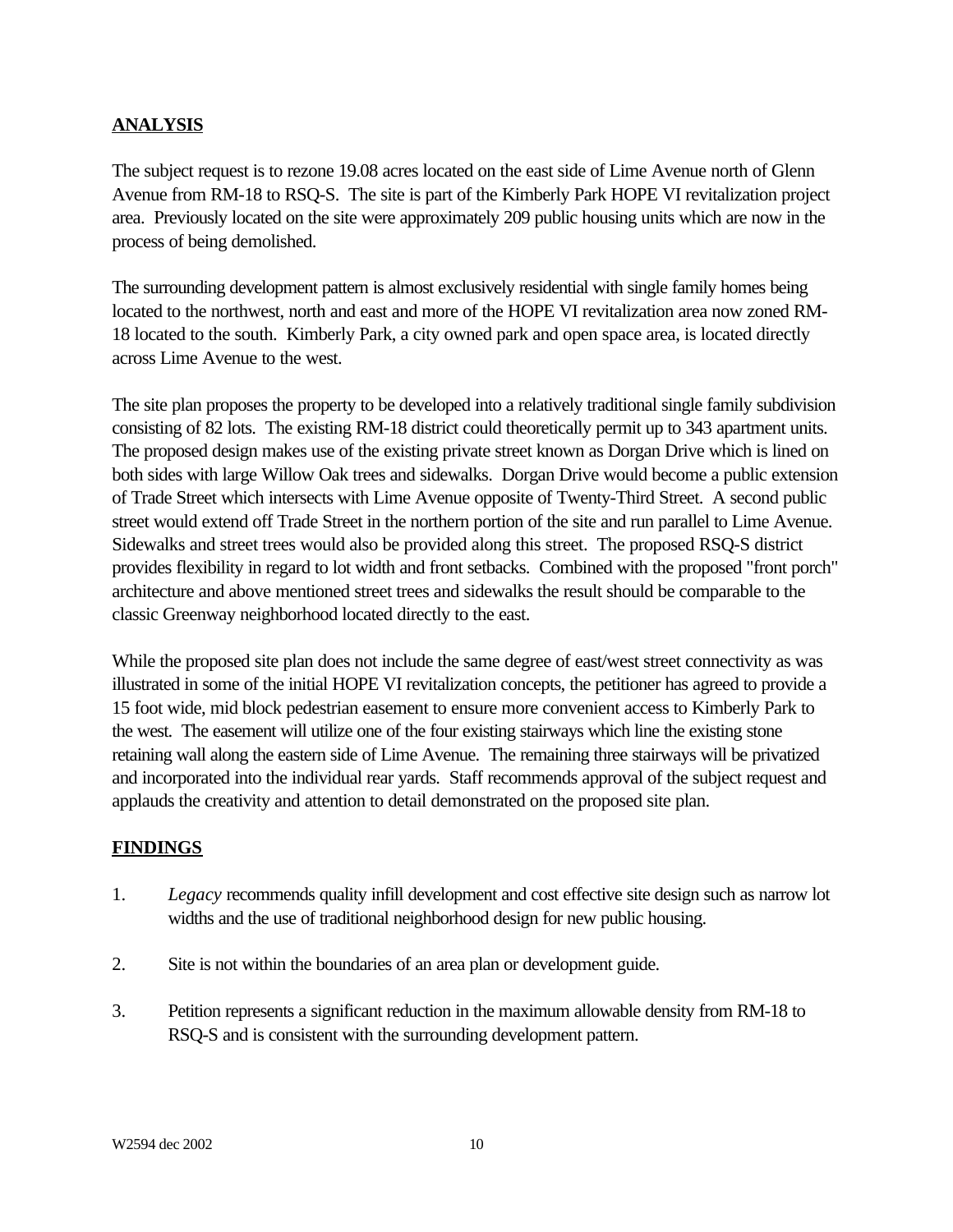- 4. Site is part of the Kimberly Park HOPE VI revitalization area.
- 5. Petition delivers a pleasing, walkable streetscape by the use of traditional architecture, formal open space, and the preservation of existing large variety street trees and sidewalks.

# **STAFF RECOMMENDATION**

#### Zoning: **APPROVAL**.

Site Plan: Staff certifies that **the site plan meets all code requirements**, and recommends the following conditions:

# C **PRIOR TO THE ISSUANCE OF GRADING PERMITS**

- a. Existing street trees shown on site plan shall be cordoned off with a 40-foot diameter root protection area.
- b. Developer shall have a storm water management study submitted for review by the Public Works Department of the City of Winston-Salem.
- c. Developer shall verify to the Inspections Department grading permit has been obtained from the Department of Environment and Natural Resources.

# C **PRIOR TO THE ISSUANCE OF BUILDING PERMITS**

- a. Developer shall record a final plat in the Office of the Register of Deeds.
- b. All single family units to utilize one of the four floor plans shown on the proposed site plan with minimum front porch widths of six feet.
- c. Obtain a driveway permit from the City of Winston-Salem Department of Transportation (WSDOT).
- d. On site fire hydrant locations shall be approved by the Winston-Salem Fire Department in writing to the Inspections Division.
- e. Concrete curbing along public streets shall be standard vertical curb.
- f. Developer shall record a final plat in the office of the Register of Deeds. Final plat shall show public street rights-of-way, property lines, and all access and utility easements.
- g. Building plans submitted for permits must have a minumum 4/12 roof pitch.

# C **PRIOR TO SIGNING FINAL PLATS**

a. Developer shall submit a request for the closure of Kilcare Avenue to the City Secretary's Office.

#### C **PRIOR TO THE ISSUANCE OF OCCUPANCY PERMITS**

- a. All required fire hydrants shall be installed in accordance with the City of Winston-Salem Fire Department.
- b. Developer shall install all required storm water management devices.